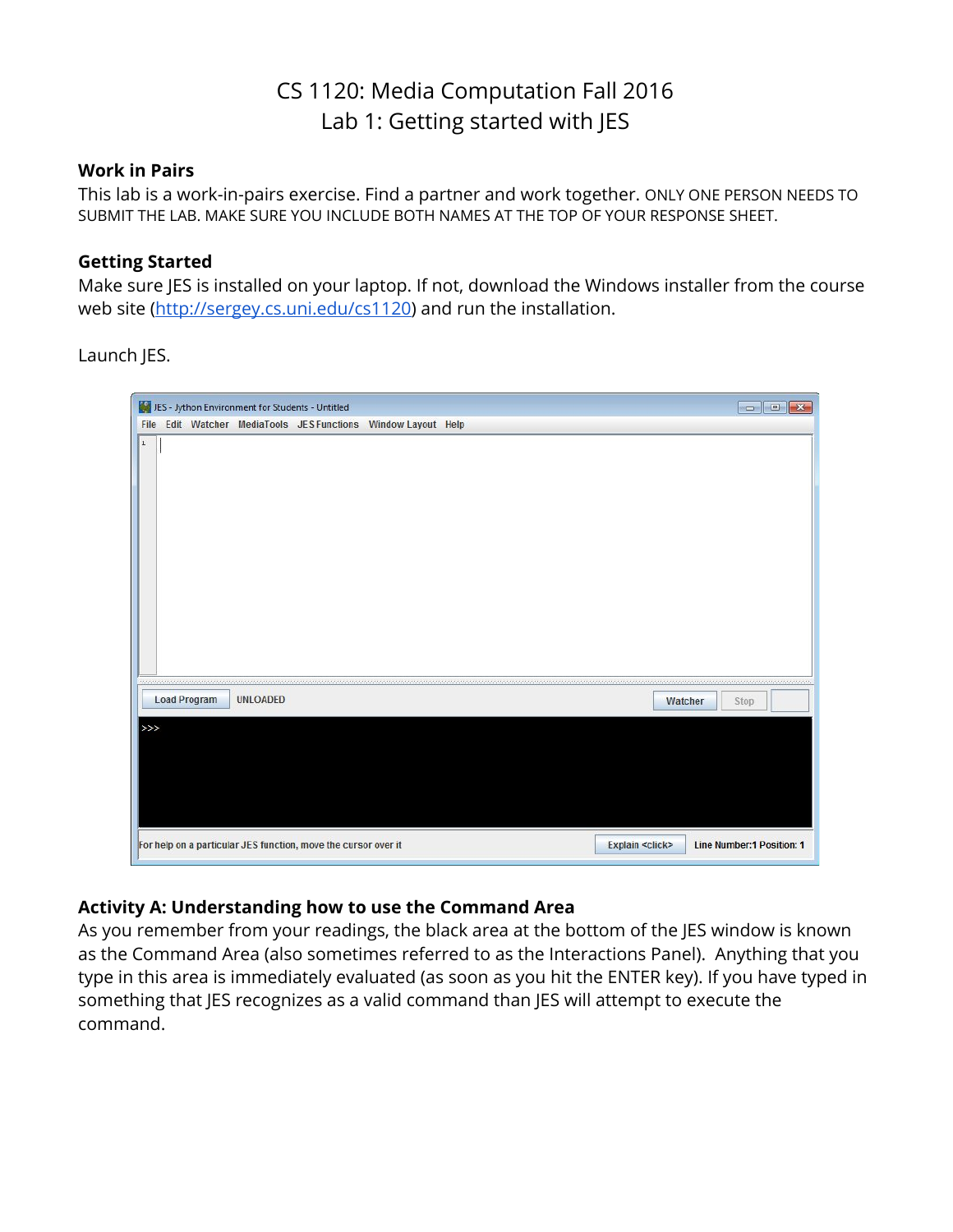Let's start this lab by practicing a couple of very basic commands. In the command area type the following and hit "ENTER"

## >>> print "Hello, World!"

When you hit Enter, JES goes off to interpret what command(s) you gave it. In this case, it interprets your command as an instruction to print (to the screen, not the printer) whatever message is included inside of the quotation marks. We normally refer to the text between quotes as a *String*.

**[Q1]**  What happened after you pressed the Enter key? (Be very specific)

Let's try another command. At the prompt type:

## >>> print 1 + 2

**[Q2]** What happens after you press the Enter key? (Be very specific)

Of course, if you typed something into the Command Area that JES doesn't recognize, you will get an error message. To demonstrate this, type:

## >>> prin "Hello, World!"

Notice that I mis-spelled print. Python/JES does not recognize any command named "prin" Therefore, you should get a message that says something like:



Whenever you get a message like this, pay close attention to what you were asked to type and what you ACTUALLY typed. While sometimes there may be a mistake in the lab instructions, more often, you will have made a typo.

Typos may cause different errors. Try this one:

# >>> print Hello, World!"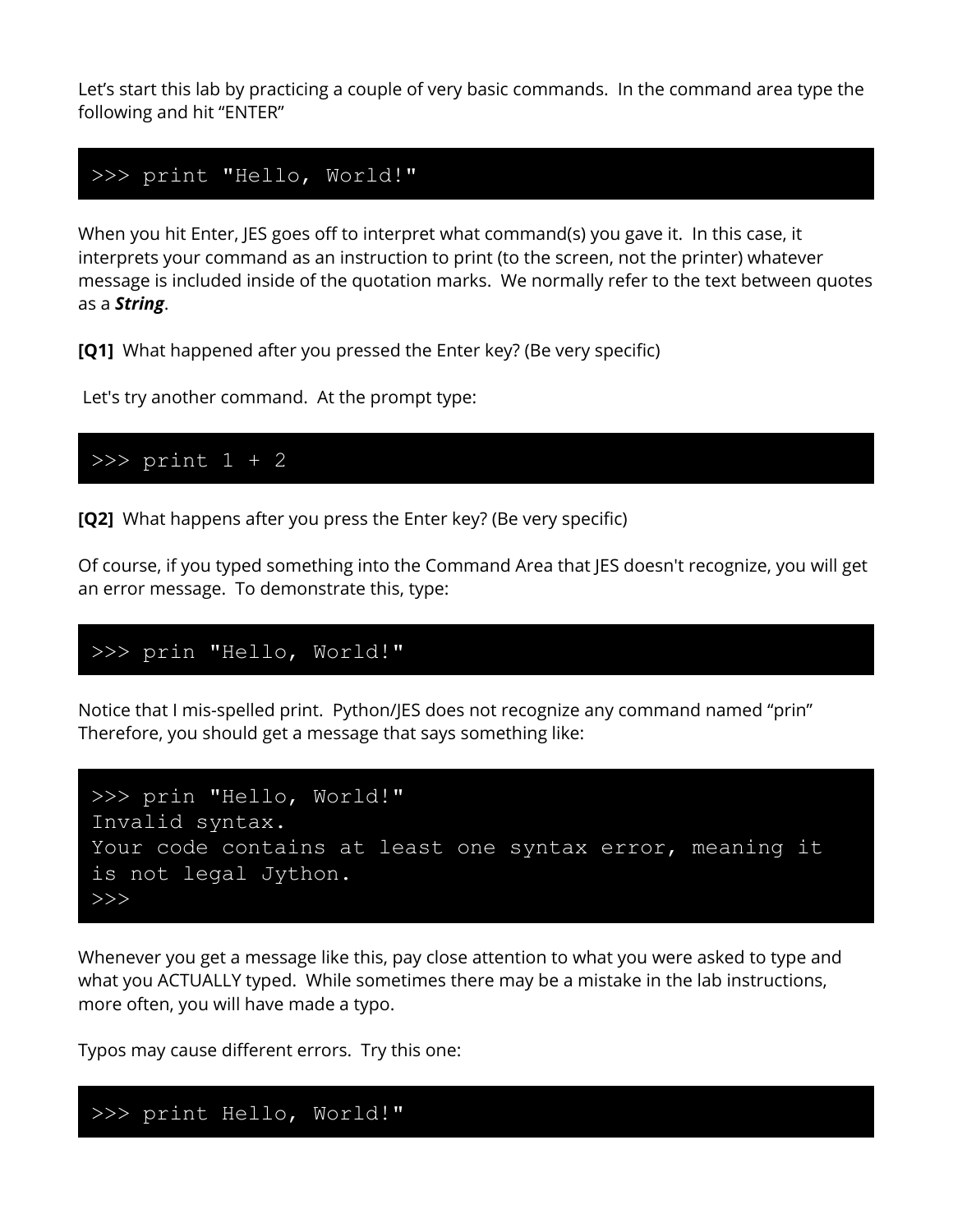The error message you receive will be the following:



As you may see, you have missed an opening quote. JES cannot guess that you meant to include it (remember: computers do precisely what they are told to do, nothing more, nothing less). What you really did here is you instructed JES to print the value of a variable named Hello. Of course that variable was not found - and that caused the error. Of course you intended it as a string but missing the opening quote changed everything. Therefore, you should get into the habit of paying attention to detail.

## **Activity B: Python Arithmetic**

A big part of manipulating media will be performing basic mathematical calculations. Therefore, it's important to understand how basic arithmetic works in Python/JES. This activity will introduce you to the basic arithmetic operators we have available to us. You will learn that they are very similar to the four arithmetic operators that you learned in elementary school, but that there are a few small but significant differences we must make sure we observe.

**[Q3]** Enter each of the following mathematical statements at the command prompt and press ENTER. Record what "result" the computer returns in response to your command

| <b>Arithmetic Expression</b> | <b>Results via the command prompt</b> |
|------------------------------|---------------------------------------|
| print $15 + 3$               |                                       |
| print 15 - 3                 |                                       |
| print $15 * 3$               |                                       |
| print 15/3                   |                                       |

The results here shouldn't surprise you once you recognize that the asterisk (\*) and the forward slash (/) are the operators that Python uses for multiplication and division. However, it turns out that division may surprise you when you play with it a little more.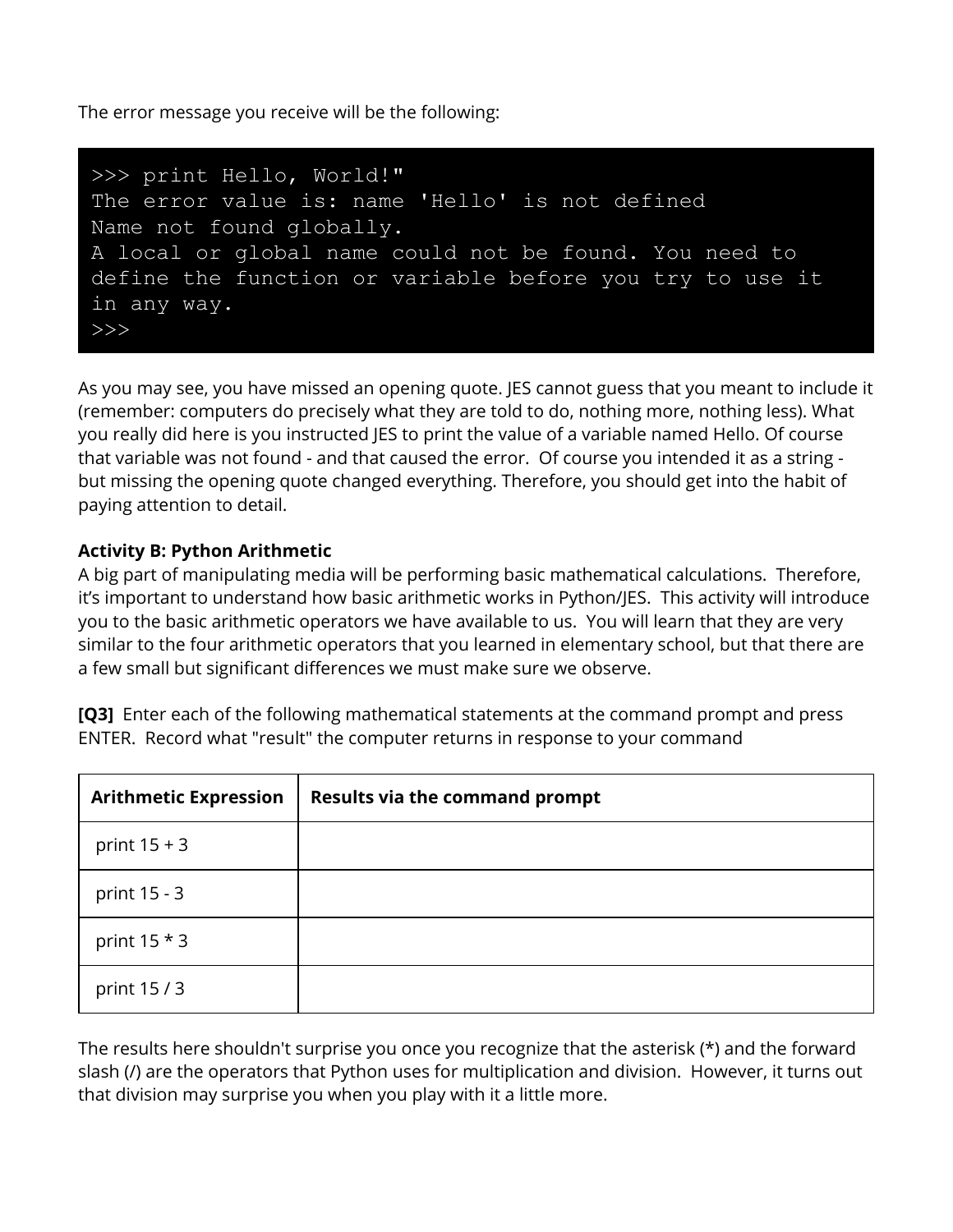**[Q4]**  Enter each of the following mathematical statements at the command prompt and press enter. Record what "result" the computer returns in response to your command

| <b>Arithmetic Expression</b> | <b>Results via the command prompt</b> |
|------------------------------|---------------------------------------|
| print 15 / 3                 |                                       |
| print 16/3                   |                                       |
| print 17/3                   |                                       |
| print 18/3                   |                                       |
| print 19/3                   |                                       |

These numbers might confuse you at first (Unless, of course, you remember this from your readings, where this "strange" answer is explained and it turns out it isn't strange at all).

It turns out that most programming languages care what "type" of number you are working with. Computers normally differentiate between at least two types of numbers:

- **Integers**  Any whole number. Think about the numbers that you learned when you learned to count (1, 2, 3, …), the negative version of these numbers (-1, -2, -3…) and the number zero.
- **Floating point** numbers (or floats) In high school math you learned to call these the "real" numbers. These are any number that can contain a fractional part.

The easiest way to tell the difference between integers and floats is to look for a decimal point. If it has a decimal point, then it's a float. It if doesn't, then it's an integer.

In JES – and it's important to point out here that this distinction exists in JES but may not exist in other programming languages that you might learn – if you perform a mathematical operation on two integers, the answer MUST be represented as an integer. This is why when you did 16/3 you got 5 as an answer rather than the 5.333… that you might have been expecting.

Think of it this way – When you first learned division you looked at a problem like 15/3 and asked yourself, "how many items would be in each pile if I divided 15 items into three even piles?" - The answer, of course, is five.

Then you learned that 16/3 should be thought about as "how many items would be in each pile if I divided 16 items into three even piles?"

- The answer, of course, is five, with one left over.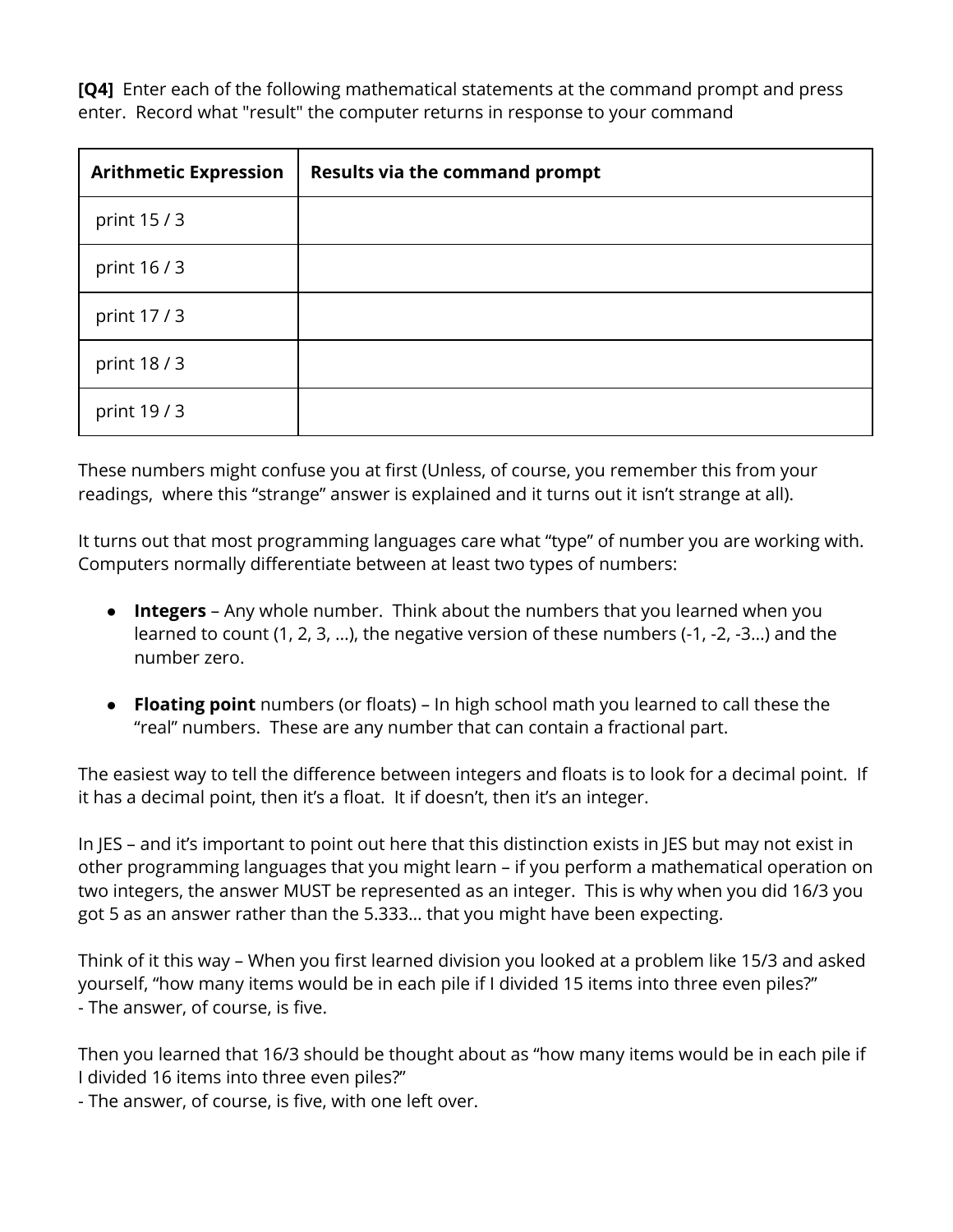Actually, that last little bit leads us to the introduction of a new mathematical operator that exists in many programming languages. In Python the percent symbol is used as a mathematical operator that has NOTHING to do with percentages.

| <b>Arithmetic</b><br><b>Expression</b> | <b>Results via the command</b><br>prompt | <b>Arithmetic</b><br><b>Expression</b> | <b>Results via the command</b><br>prompt |
|----------------------------------------|------------------------------------------|----------------------------------------|------------------------------------------|
| 8/4                                    |                                          | 8 % 4                                  |                                          |
| 9/4                                    |                                          | 9 % 4                                  |                                          |
| 10/4                                   |                                          | 10 % 4                                 |                                          |
| 11/4                                   |                                          | 11 % 4                                 |                                          |
| 12/4                                   |                                          | 12 % 4                                 |                                          |
| 13/4                                   |                                          | 13 % 4                                 |                                          |

**[Q5]** Enter each of the following mathematical statements at the command area and press enter. Record what "action" the computer takes in response to your command

**[Q6]** Given what you observed in the previous step, write a short explanation of what the % operator does in Python.

This % operator may seem strange to you, but it actually useful in a number of situations. Suppose we had a number and we wanted to know if it was odd or even. How would we do that? It turns out we can do that by using % with a quotient of 2.

**[Q7]**  Enter each of the following mathematical statements at the command area and press enter. Record what "action" the computer takes in response to your command.

| <b>Arithmetic Expression</b> | <b>Results via the command prompt</b> |  |
|------------------------------|---------------------------------------|--|
| 8 % 2                        |                                       |  |
| 9 % 2                        |                                       |  |
| 10 % 2                       |                                       |  |
| 11 % 2                       |                                       |  |
| 12 % 2                       |                                       |  |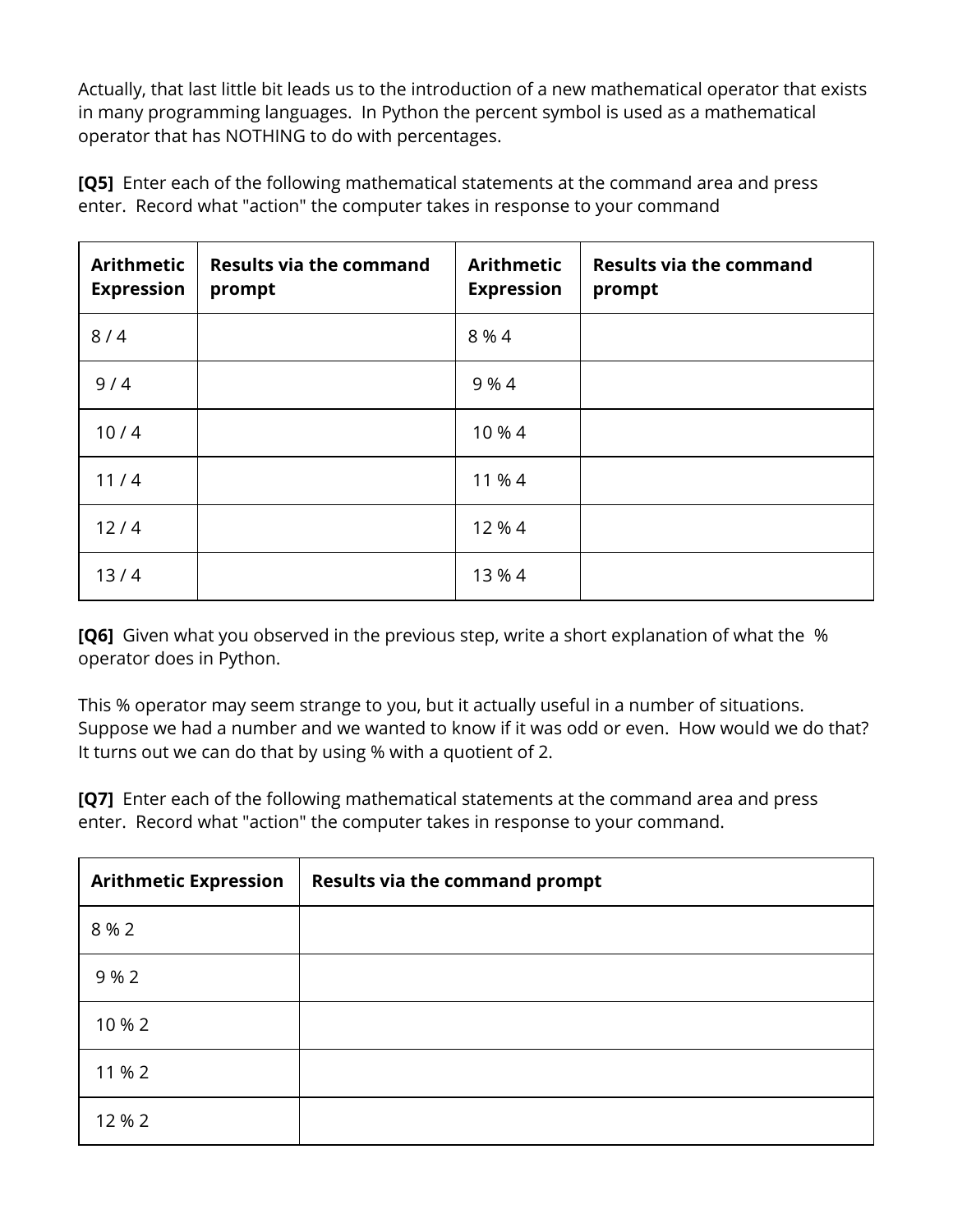| 13 % 2 |  |  |  |
|--------|--|--|--|
|--------|--|--|--|

**[Q8]** What do you notice about even numbers? What do you notice about odd numbers?

Let's consider another example. Suppose that you had a "large" number and you were interested in only part of the number. You can use / and % with powers of 10 to pull out interesting parts of the number. You won't do this much this semester, but it's a helpful trick.

**[Q9]** Enter each of the following mathematical statements at the command area and press enter. Record what "action" the computer takes in response to your command

| <b>Arithmetic</b><br><b>Expression</b> | <b>Results via the command prompt</b> |
|----------------------------------------|---------------------------------------|
| 12345 / 10                             |                                       |
| 12345 % 10                             |                                       |
| 12345 / 100                            |                                       |
| 12345 % 100                            |                                       |
| 12345 / 1000                           |                                       |
| 12345 % 1000                           |                                       |

In fact, notice that with combinations of these operations you can get any single number out of our "big" number.

**[Q10]** Enter each of the following mathematical statements at the command area and press enter. Record what "action" the computer takes in response to your command

| <b>Arithmetic Expression</b> | <b>Results via the command prompt</b> |
|------------------------------|---------------------------------------|
| 12345 % 10                   |                                       |
| 12345 / 10 % 10              |                                       |
| 12345 / 100 % 10             |                                       |
| 12345 / 1000 % 10            |                                       |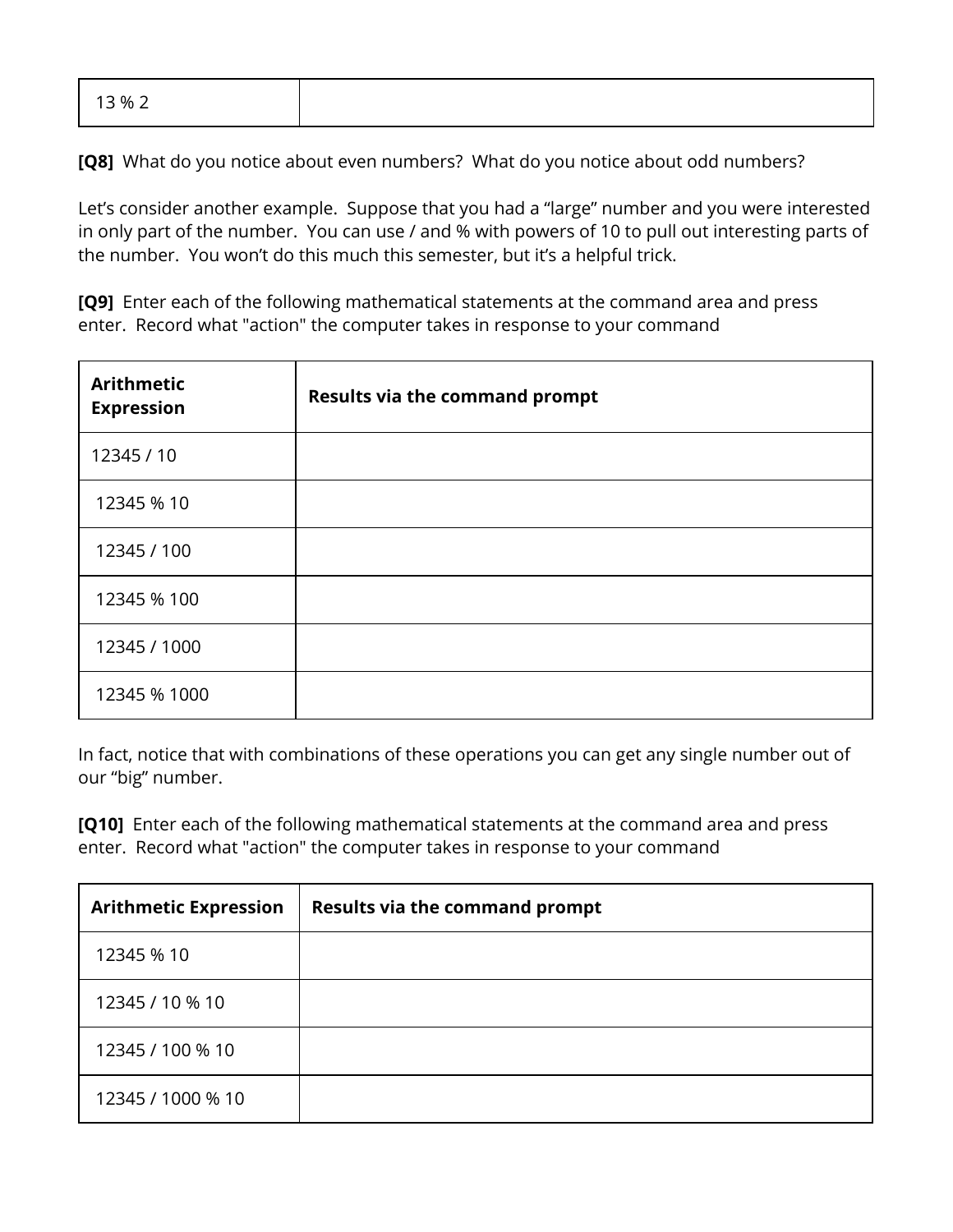OK, the previous math might bother some of you. You are used to "normal" math where you get decimals when you divide 16/3. So what do you do if you want the answer to actually be 5.333? Well, the "correct" way to get a floating point answer (a number with a decimal point) is to do a mathematical operation between two floating point numbers.

**[Q11]** Enter each of the following mathematical statements at the command prompt and press enter. Record what "result" the computer returns in response to your command.

| <b>Arithmetic Expression</b> | <b>Results via the command prompt</b> |
|------------------------------|---------------------------------------|
| print $15.0 + 3.0$           |                                       |
| print $15.0 - 3.0$           |                                       |
| print 15.0 * 3.0             |                                       |
| print 15.0 / 3.0             |                                       |

But it turns out that as long as ONE of the two operands (the fancy math term we use for the two numbers we are operating upon) is a floating point number, then the answer will be a floating point number.

**[Q12]** Enter each of the following mathematical statements at the command prompt and press enter. Record what "result" the computer returns in response to your command

| <b>Arithmetic</b><br><b>Expression</b> | <b>Results via the command prompt</b> |  |
|----------------------------------------|---------------------------------------|--|
| print 16.0 / 3.0                       |                                       |  |
| print 16 / 3.0                         |                                       |  |
| print 16.0 / 3                         |                                       |  |
| print 16/3                             |                                       |  |

All of this may seem a little bit weird, but it's important that you start the semester understanding these distinctions. If you can learn the meanings and results of these operations early in the semester then you can avoid all sorts of mistakes later on. Not only that, but you can take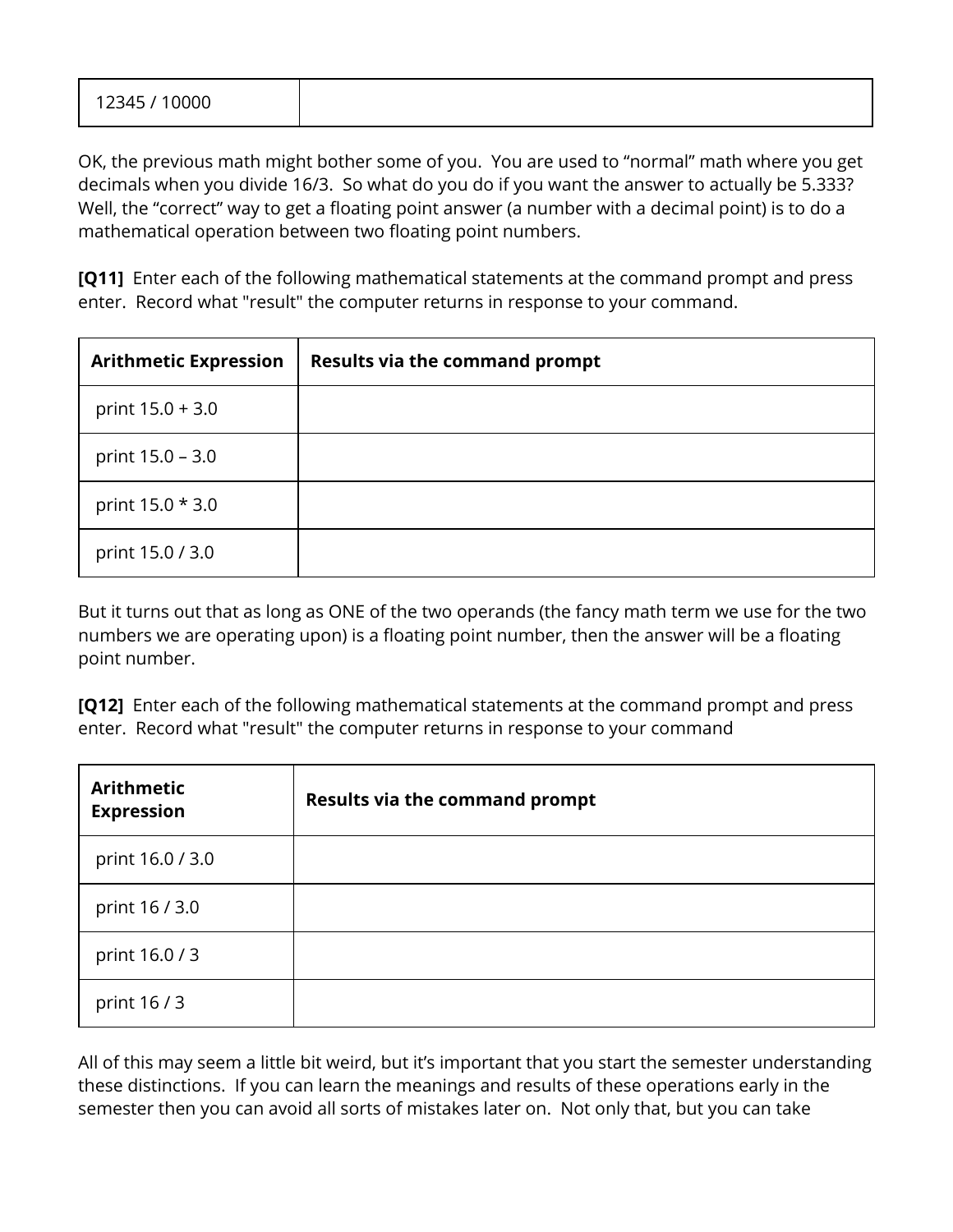advantage of these strange ways that numbers work in order to make it easier to write certain kinds of actions.

Unlike "high school mathematics" - where there are four binary operators (addition, subtraction, multiplication, and division) - JES regularly uses six binary operators. You learned the fifth of these up above. The last of these is the \*\* symbol. While this looks like a simple mistake in using the multiplication symbol, it is not.

**[Q13]** Enter each of the following mathematical statements at the command area and press enter. Record what "action" the computer takes in response to your command.

| <b>Arithmetic Expression</b> | <b>Results via the command prompt</b> |
|------------------------------|---------------------------------------|
| $2**1$                       |                                       |
| $2**2$                       |                                       |
| $2**3$                       |                                       |
| $2**4$                       |                                       |
| $3***1$                      |                                       |
| $3***2$                      |                                       |
| $3***3$                      |                                       |
| $3**4$                       |                                       |

**[Q14]** Given what you observed in the previous step, write a short explanation of how the \*\* operator works in Python.

For the most part, mathematics in Python works the way that it worked in your high school algebra class. That is, the order of operator precedence in Python (from highest to lowest) is:

- Operations in parentheses
- Exponentiation (\*\*)
- **Unary** negation (-) and positive (+)
- Multiplication  $(*)$ , division  $($ , and remainder  $(% )$
- **Binary** Addition (+) and subtraction (-)
- Assignment operator  $( = )$  [We will learn this one next week]

**[Q15]**  Given this knowledge, **predict** what will happen when you invoke the following statements. **After** making your prediction, enter the statement at the interactions prompt and check if you were correct. If you were incorrect, determine why.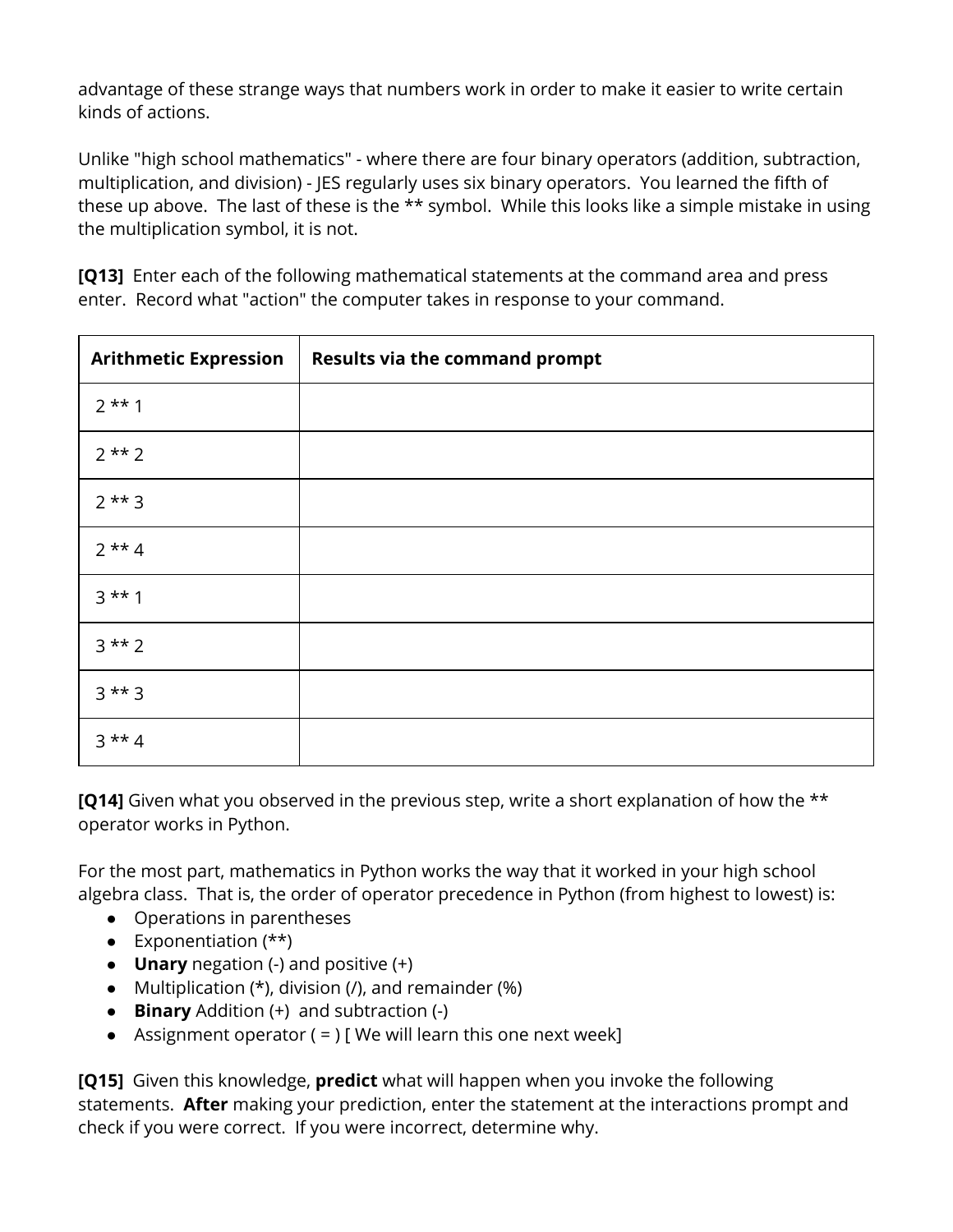| <b>Arithmetic Expression</b> | <b>Predicted Results</b> | <b>Actual Results</b> |
|------------------------------|--------------------------|-----------------------|
| $4*3+2*9/3$                  |                          |                       |
| $4*3+2*(9/3)$                |                          |                       |
| $4*(3+2)*9/3$                |                          |                       |
| $20/4*6/2$                   |                          |                       |
| $(20/4)*(6/2)$               |                          |                       |
| $20/4*(6/2)$                 |                          |                       |
| $20/(4 * 6)/2$               |                          |                       |
| $(2 - 3 + (2 * (12/4) + 1))$ |                          |                       |
| $5 - (2 + 5) * 10/3$         |                          |                       |
| $4 + 2**5 - 3$               |                          |                       |
| $4 + 2** (5 - 3)$            |                          |                       |
| $5/3 - 9%4$                  |                          |                       |
| $12/4$ * -3 + -1             |                          |                       |

### **Part C: Print Statements and Strings**

A String is a sequence of characters (letters, numbers, etc). Print statements are intended to display these Strings.

**[Q16]** Enter the following statements into the interactions pane and observe what happens (note, one of these will cause an error).

| <b>Print Expression</b>       | <b>Results via the command prompt</b> |
|-------------------------------|---------------------------------------|
| print "Media Computation"     |                                       |
| print "Media" + "Computation" |                                       |